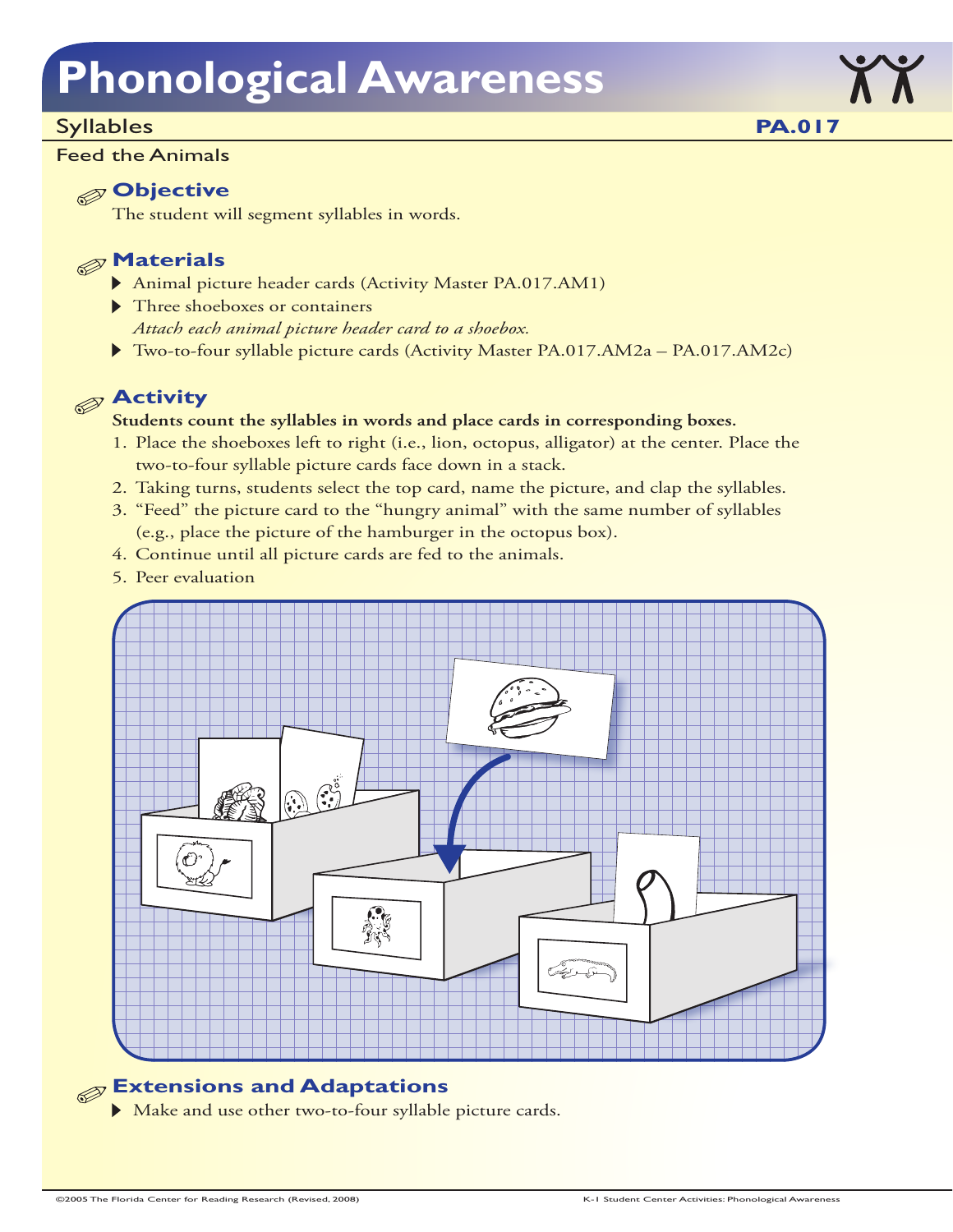

animal picture header cards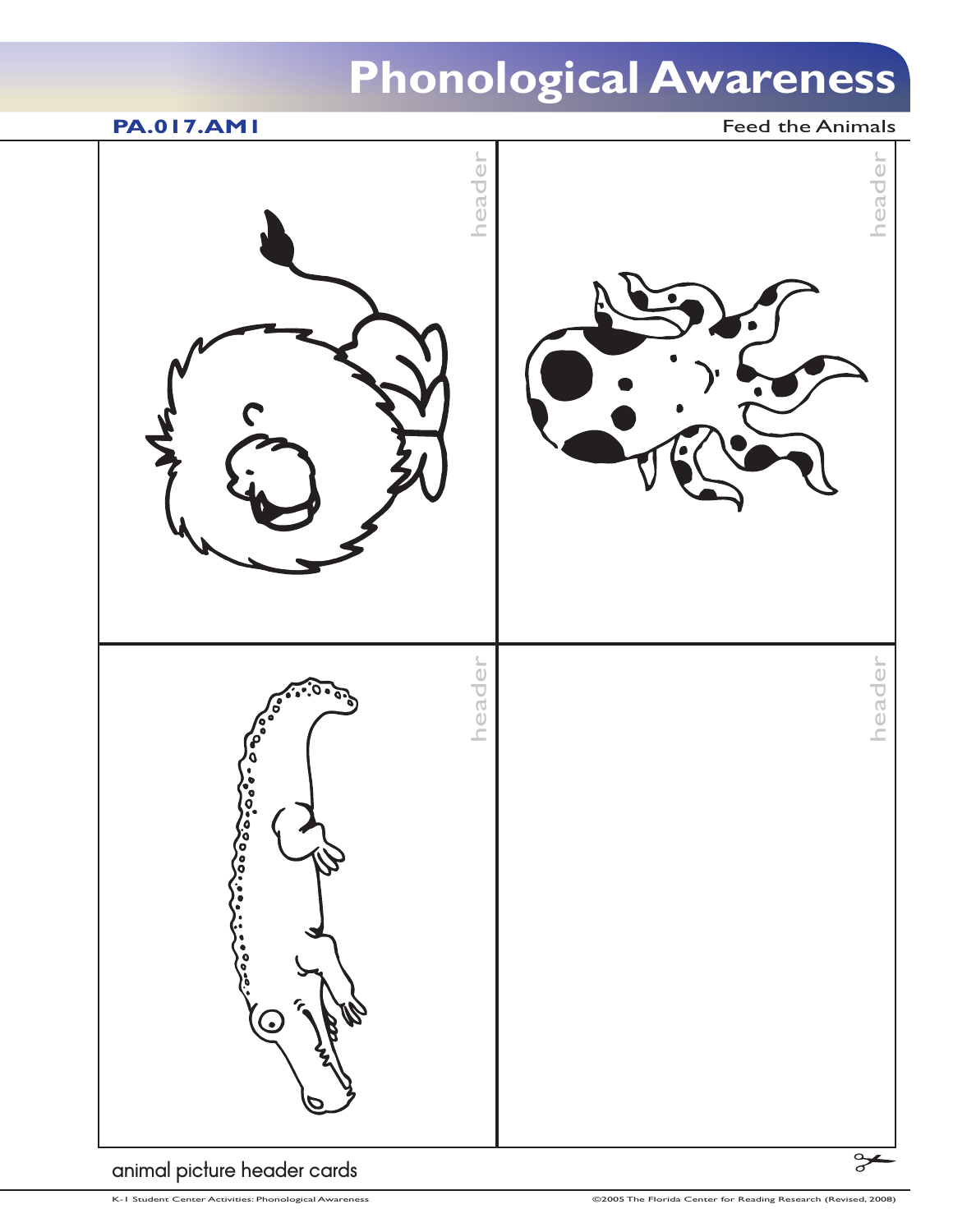Feed the Animals **PA.017.AM2a** 



syllable picture cards: pretzel-2, candy-2, cookies-2, carrot-2, apple-2, lettuce-2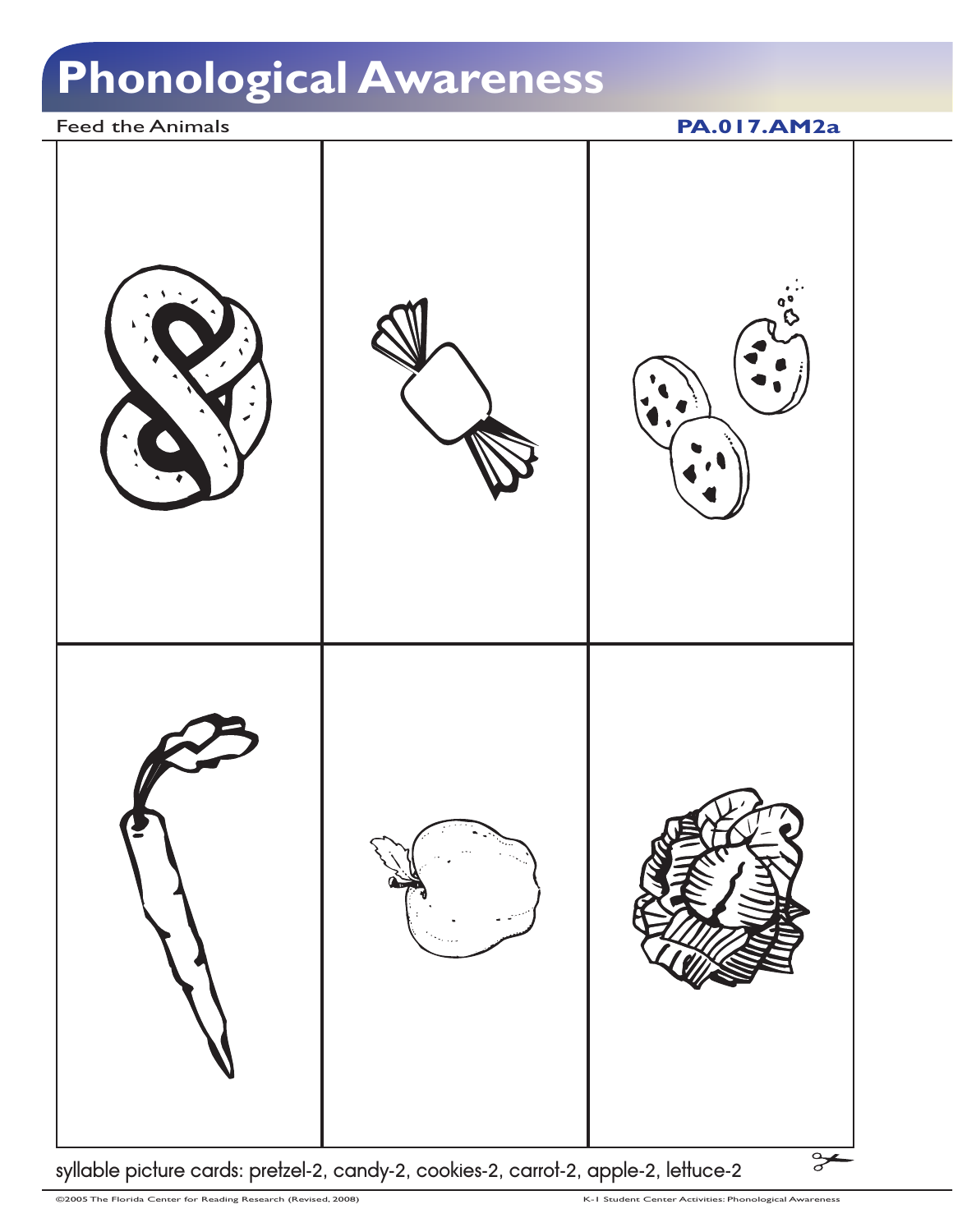# **PA.017.AM2b** Feed the Animals  $\frac{\infty}{\infty}$

syllable picture cards: banana-3, cereal-3, tomato-3, hamburger-3, lollipop-3, spaghetti-3